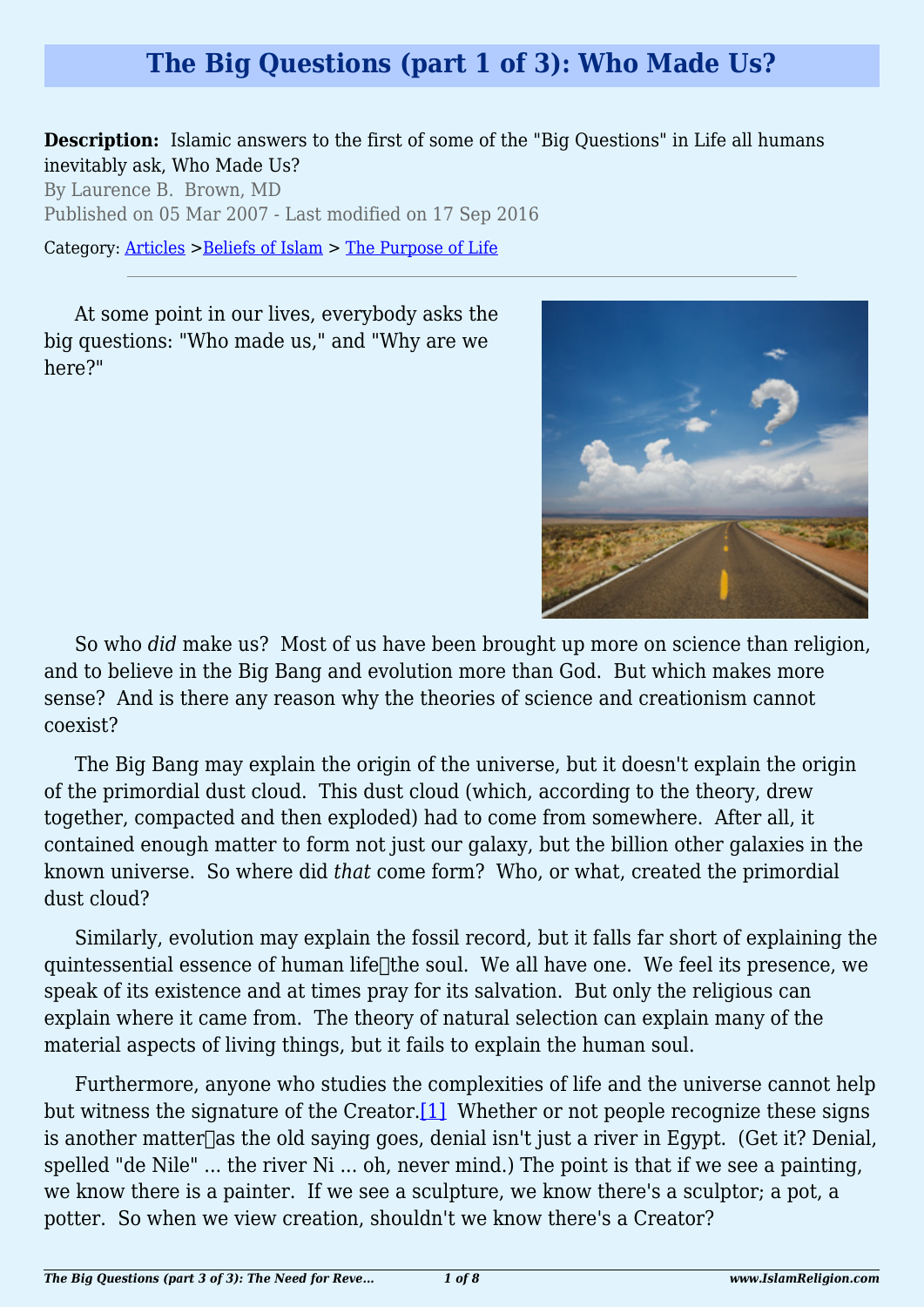The concept that the universe exploded and then developed in balanced perfection through random events and natural selection is little different from the proposal that, by dropping bombs into a junkyard, sooner or later one of them will blow everything together into a perfect Mercedes.

If there is one thing we know for certain, it is that without a controlling influence, all systems degenerate into chaos. The theories of the Big Bang and evolution propose the exact opposite, however hat chaos fostered perfection. Would it not be more reasonable to conclude that the Big Bang and evolution were controlled events? Controlled, that is, by the Creator?

The Bedouin of Arabia tell the tale of a nomad finding an exquisite palace at an oasis in the middle of an otherwise barren desert. When he asks how it was built, the owner tells him it was formed by the forces of nature. The wind shaped the rocks and blew them to the edge of this oasis, and then tumbled them together into the shape of the palace. Then it blew sand and rain into the cracks to cement them together. Next, it blew strands of sheep's wool together into rugs and tapestries, stray wood together into furniture, doors, windowsills and trim, and positioned them in the palace at just the right locations. Lightning strikes melted sand into sheets of glass and blasted them into the window-frames, and smelted black sand into steel and shaped it into the fence and gate with perfect alignment and symmetry. The process took billions of years and only happened at this one place on earth<sup>[]</sup>purely through coincidence.

When we finish rolling our eyes, we get the point. Obviously, the palace was built by design, not by happenstance. To what (or more to the point, to Whom), then, should we attribute the origin of items of infinitely greater complexity, such as our universe and ourselves?

Another argument to dismiss the concept of Creationism focuses upon what people perceive to be the imperfections of creation. These are the "How can there be a God if such-and-such happened?" arguments. The issue under discussion could be anything from a natural disaster to birth defects, from genocide to grandma's cancer. That's not the point. The point is that denying God based upon what we perceive to be injustices of life presumes that a divine being would not have designed our lives to be anything other than perfect, and would have established justice on Earth.

## Hmm ... is there no other option?

We can just as easily propose that God did not design life on Earth to be paradise, but rather a test, the punishment or rewards of which are to be had in the next life, which is where God establishes His ultimate justice. In support of this concept we can well ask who suffered more injustices in their worldly lives than God's favorites, which is to say the prophets? And who do we expect to occupy the highest stations in paradise, if not those who maintain true faith in the face of worldly adversity? So suffering in this worldly life does not necessarily translate into God's disfavor, and a blissful worldly life does not necessarily translate into beatitude in the hereafter.

I would hope that, by this line of reasoning, we can agree upon the answer to the first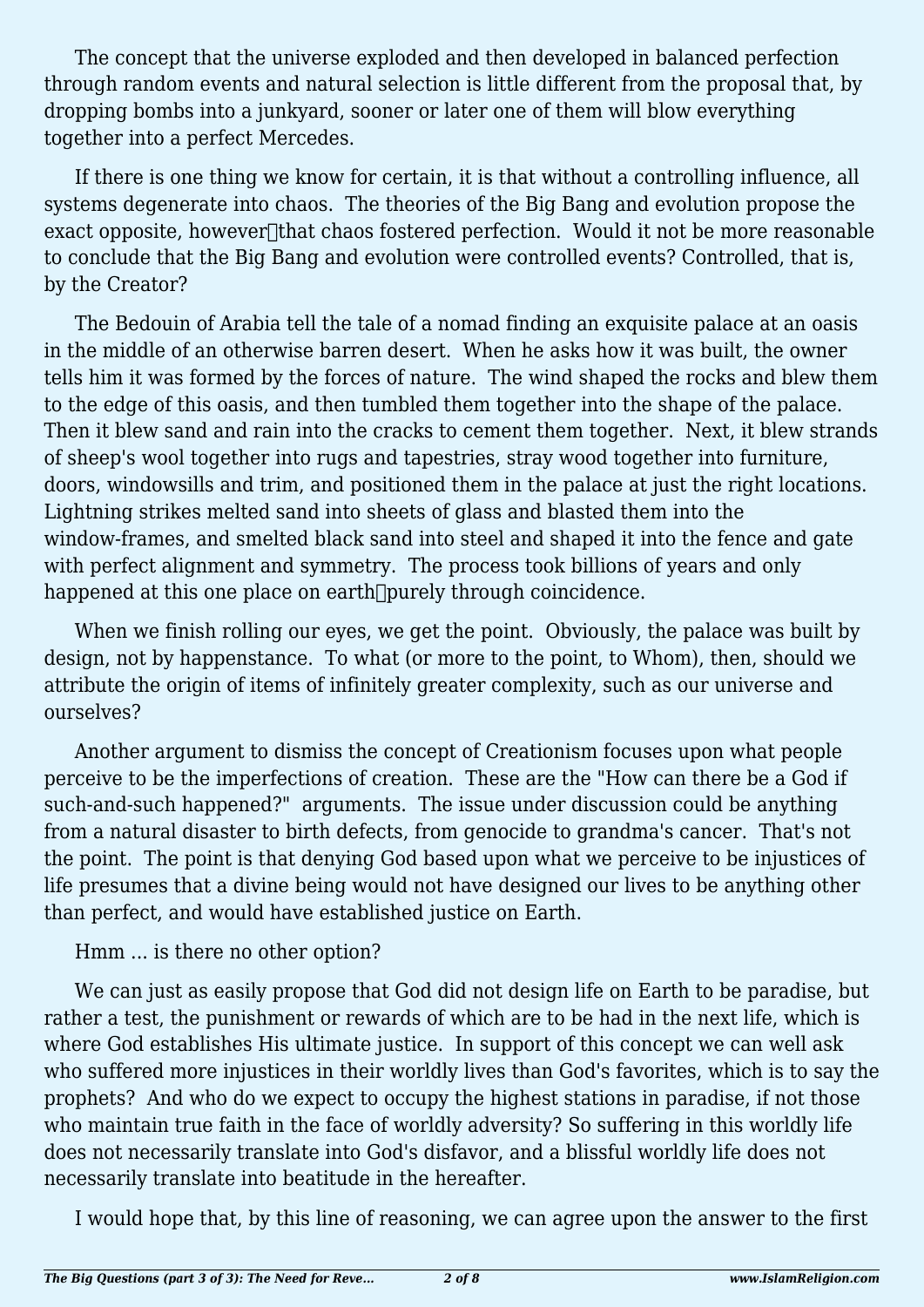"big question." Who made us? Can we agree that if we are creation, God is the Creator?

If we can't agree on this point, there probably isn't much point in continuing. However, for those who *do* agree, let's move on to "big question" number two why are we here? What, in other words, is the purpose of life?

Copyright © 2007 Dr. Laurence B. Brown; used by permission.

Dr. Brown is the author of *The Eighth Scroll*, described by North Carolina State Senator Larry Shaw as, "*Indiana Jones* meets *The Da Vinci Code*. *The Eighth Scroll* is a breath-holding, white-knuckled, can't-put-down thriller that challenges Western views of humanity, history and religion. Bar none, the best book in its class!" Dr. Brown is also the author of three scholastic books of comparative religion, *MisGod'ed*, *God'ed*, and *Bearing True Witness* (Dar-us-Salam). His books and articles can be found on his websites, [www.EighthScroll.com](http://www.eighthscroll.com/) and [www.LevelTruth.com,](http://www.leveltruth.com/) and are available for purchase through [www.Amazon.com](http://www.amazon.com/).

<span id="page-2-0"></span>Endnotes:

[\[1\]](#page-0-0) To this end, and leaving all of the author's religious inclinations aside, I heartily recommend reading *A Short History of Nearly Everything*, by Bill Bryson.

## **The Big Questions (part 2 of 3): The Purpose of Life**

**Description:** Islamic answers to the second of some of the "Big Questions" in Life all humans inevitably ask, Why are We Here?

By Laurence B. Brown, MD Published on 12 Mar 2007 - Last modified on 22 Feb 2009

Category: [Articles](http://www.islamreligion.com/articles/) >[Beliefs of Islam](http://www.islamreligion.com/category/48/) > [The Purpose of Life](http://www.islamreligion.com/category/52/)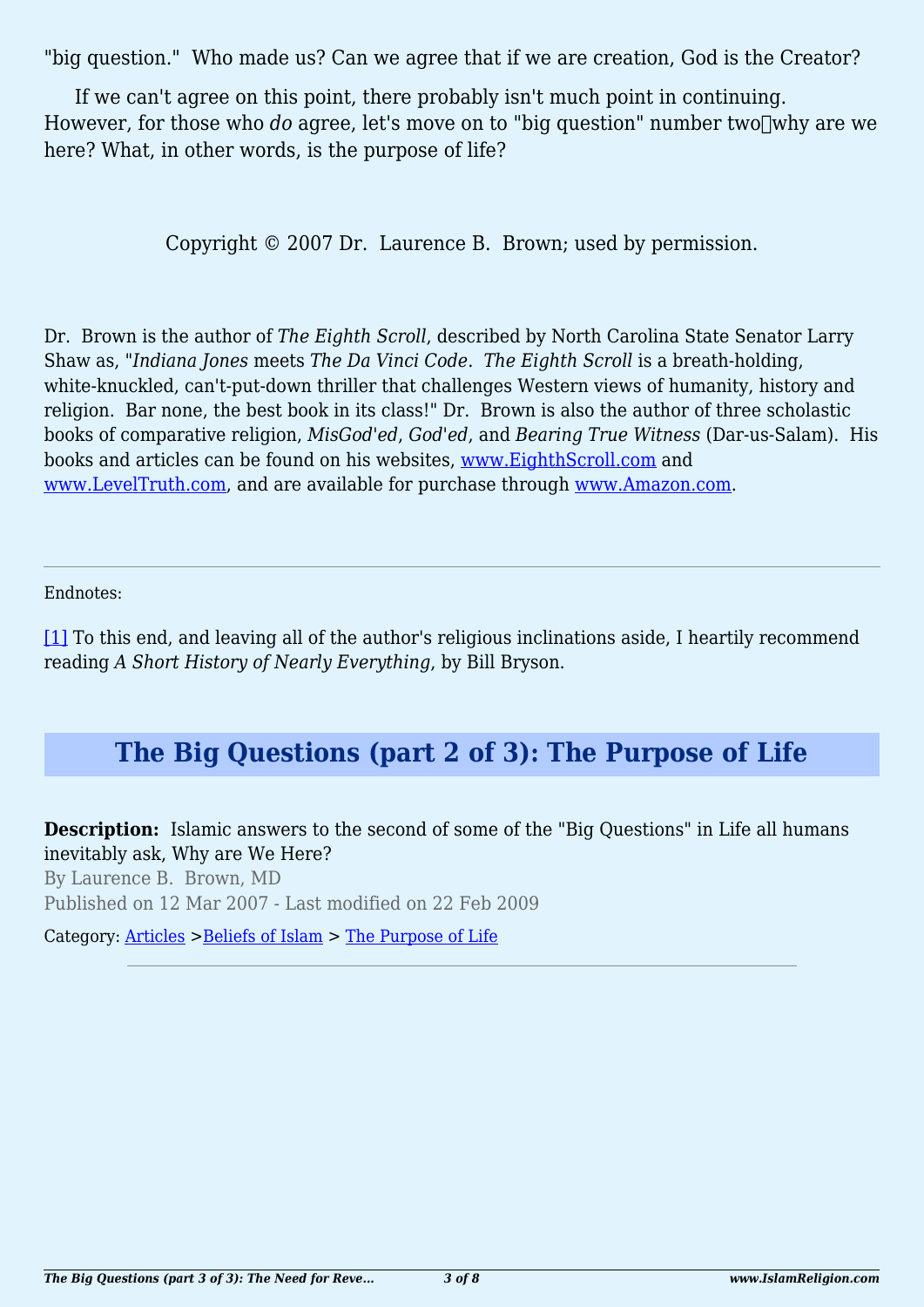The first of the two big questions in life is, "Who made us?" We addressed that question in the previous article and (hopefully) settled upon "God" as the answer. As we are creation, God is the Creator.



Now, let us turn to the second "big question," which is, "Why are we here?"

Well, why *are* we here? To amass fame and fortune? To make music and babies? To be the richest man or woman in the graveyard for, as we are jokingly told, "He who dies with the most toys wins?"

No, there must be more to life than that, so let's think about this. To begin with, look around you. Unless you live in a cave, you are surrounded by things we humans have made with our own hands. Now, why did we make those things? The answer, of course, is that we make things to perform some specific function for us. In short, we make things to serve us. So by extension, why did God make us, if not to serve Him?

If we acknowledge our Creator, and that He created humankind to serve Him, the next question is, "How? How do we serve Him?" No doubt, this question is best answered by the One who made us. If He created us to serve Him, then He expects us to function in a particular manner, if we are to achieve our purpose. But how can we know what that manner is? How can we know what God expects from us?

Well, consider this: God gave us light, by which we can find our way. Even at night, we have the moon for light and the stars for navigation. God gave other animals guidance systems best suited for their conditions and needs. Migrating birds can navigate, even on overcast days, by how light is polarized as it passes through the clouds. Whales migrate by "reading" the Earth's magnetic fields. Salmon return from the open ocean to spawn at the exact spot of their birth by *smell*, if that can be imagined. Fish sense distant movements through pressure receptors that line their bodies. Bats and blind river dolphins "see" by sonar. Certain marine organisms (the electric eel being a high-voltage example) generate and "read" magnetic fields, allowing them to "see" in muddy waters, or in the blackness of ocean depths. Insects communicate by pheromones. Plants sense sunlight and grow towards it (phototrophism); their roots sense gravity and grow into the earth (geotrophism). In short, God has gifted every element of His creation with guidance. Can we seriously believe he would not give us guidance on the one most important aspect of our existence, namely our *raison d'etre* our reason for being? That he would not give us the tools by which to achieve salvation?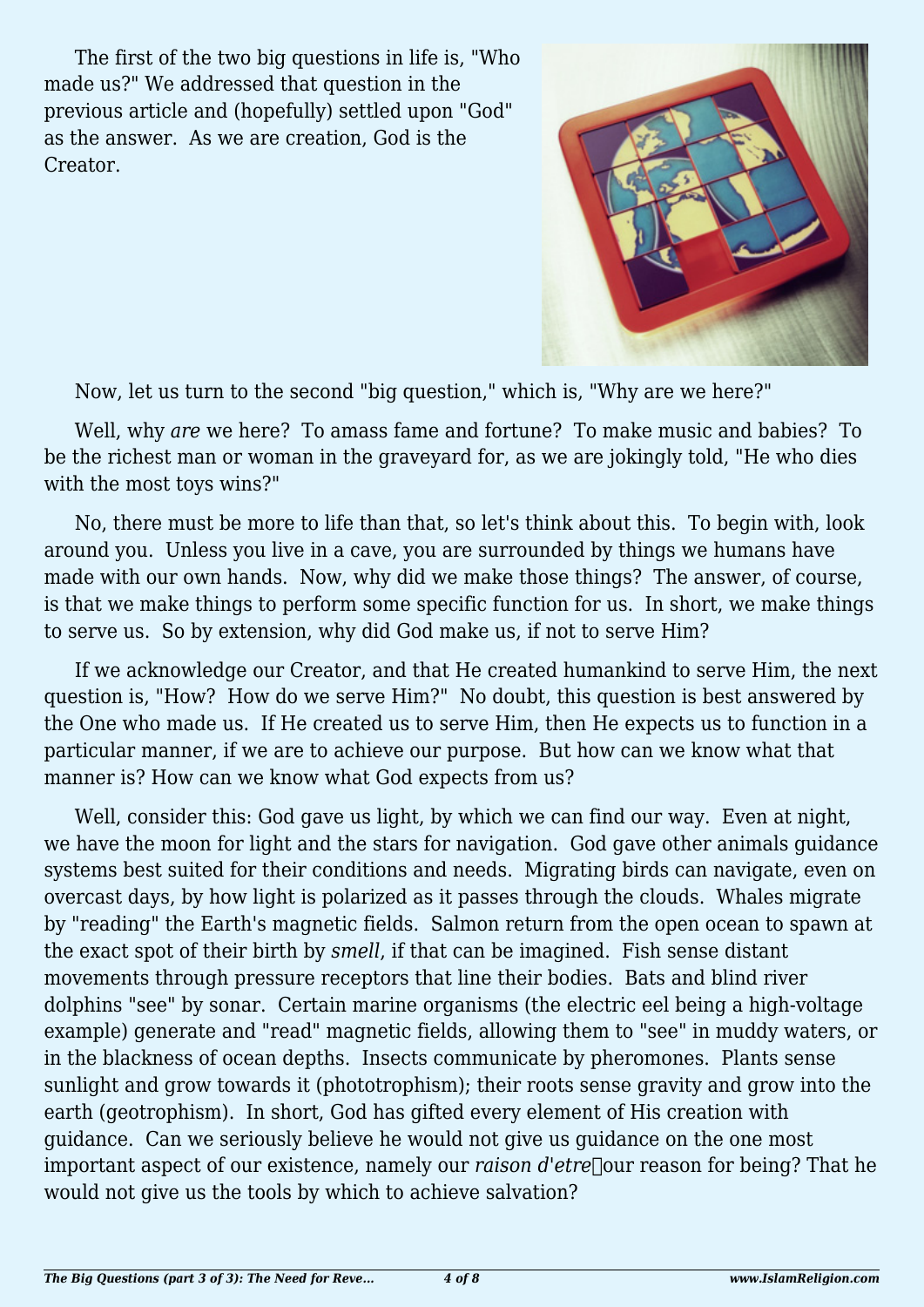And would this quidance not be . . . revelation?

Think of it this way: Every product has specifications and rules. For more complex products, whose specifications and rules are not intuitive, we rely upon owner's manuals. These manuals are written by the one who knows the product best, which is to say the manufacturer. A typical owner's manual begins with warnings about improper use and the hazardous consequences thereof, moves on to a description of how to use the product properly and the benefits to be gained thereby, and provides product specifications and a troubleshooting guide whereby we can correct product malfunctions.

Now, how is that different from revelation?

Revelation tells us what to do, what not to do and why, tells us what God expects of us, and shows us how to correct our deficiencies. Revelation is the ultimate user's manual, provided as guidance to the one who will use us $\sqrt{2}$  ourselves.

In the world we know, products that meet or exceed specifications are considered successes whereas those that don't are ... hmm ... let's think about this. Any product that fails to meet factory specifications is either repaired or, if hopeless, recycled. In other words, destroyed. Ouch. Suddenly this discussion turns scary-serious. Because in this discussion, we are the product<sup>-</sup> the product of creation.

But let's pause for a moment and consider how we interact with the various items that fill our lives. As long as they do what we want, we're happy with them. But when they fail us, we get rid of them. Some are returned to the store, some donated to charity, but eventually they all end up in the garbage, which gets ... buried or *burned*. Similarly, an underperforming employee gets ... fired. Now, stop for a minute and think about that word. Where did *that* euphemism for the punishment due to an underperformer come from? Hmm ... the person who believes the lessons of this life translate into lessons about religion could have a field day with this.

But that doesn't mean these analogies are invalid. Just the opposite, we should remember that both Old and New Testaments are filled with analogies, and Jesus Christ taught using parables.

So perhaps we had better take this seriously.

No, I stand corrected. Most *definitely* we should take this seriously. Nobody ever considered the difference between heavenly delights and the tortures of hellfire a laughing matter.

Copyright © 2007 Dr. Laurence B. Brown; used by permission.

Dr. Brown is the author of *The Eighth Scroll*, described by North Carolina State Senator Larry Shaw as, "*Indiana Jones* meets *The Da Vinci Code*. *The Eighth Scroll* is a breath-holding, white-knuckled, can't-put-down thriller that challenges Western views of humanity, history and religion. Bar none, the best book in its class!" Dr. Brown is also the author of three scholastic books of comparative religion, *MisGod'ed*, *God'ed*, and *Bearing True Witness* (Dar-us-Salam). His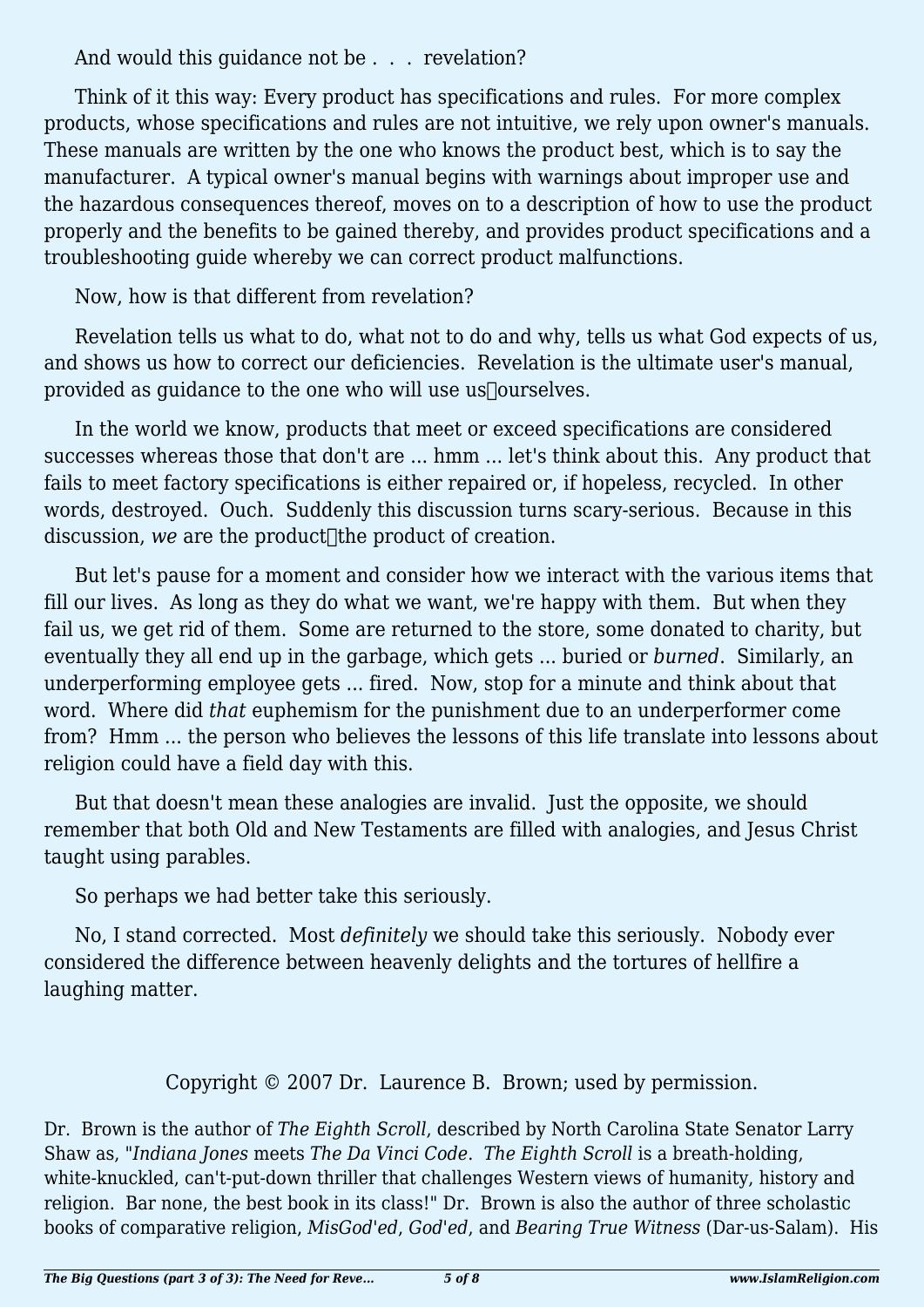## **The Big Questions (part 3 of 3): The Need for Revelation**

**Description:** Islamic answers to the third of some of the "Big Questions" in Life all humans inevitably ask, How do we serve Our Creator?

By Laurence B. Brown, MD Published on 19 Mar 2007 - Last modified on 18 Mar 2014

Category: [Articles](http://www.islamreligion.com/articles/) >[Beliefs of Islam](http://www.islamreligion.com/category/48/) > [The Purpose of Life](http://www.islamreligion.com/category/52/)

In the previous two parts of this series, we answered the two "big questions." Who made us? God. Why are we here? To serve and worship Him. A third question naturally arose: "If our Creator made us to serve and worship Him, how do we do that?" In the previous article I suggested that the only way we can serve our Creator is through obeying His mandates, as conveyed through revelation.



But many people would question my assertion: Why does mankind need revelation? Isn't it enough just to be good? Isn't it enough for each of us to worship God in our own way?

Regarding the need for revelation, I would make the following points: In the first article of this series I pointed out that life is full of injustices, but our Creator is fair and just and He establishes justice not in this life, but in the afterlife. However, justice cannot be established without four things  $\alpha$  court (i.e., the Day of Judgment); a judge (i.e., the Creator); witnesses (i.e., men and women, angels, elements of creation); and *a book of laws upon which to judge* (i.e., revelation). Now, how can our Creator establish justice if He did not hold humankind to certain laws during their livetimes? It's not possible. In that scenario, instead of justice, God would be dealing out *in*justice, for He would be punishing people for transgressions they had no way of knowing were crimes.

Why else do we need revelation? To begin with, without guidance mankind cannot even agree on social and economic issues, politics, laws, etc. So how can we ever agree on God? Secondly, nobody writes the user manual better than the one who made the product. God is the Creator, we are creation, and nobody knows the overall scheme of creation better than the Creator. Are employees allowed to design their own job descriptions, duties and compensation packages as they see fit? Are we citizens allowed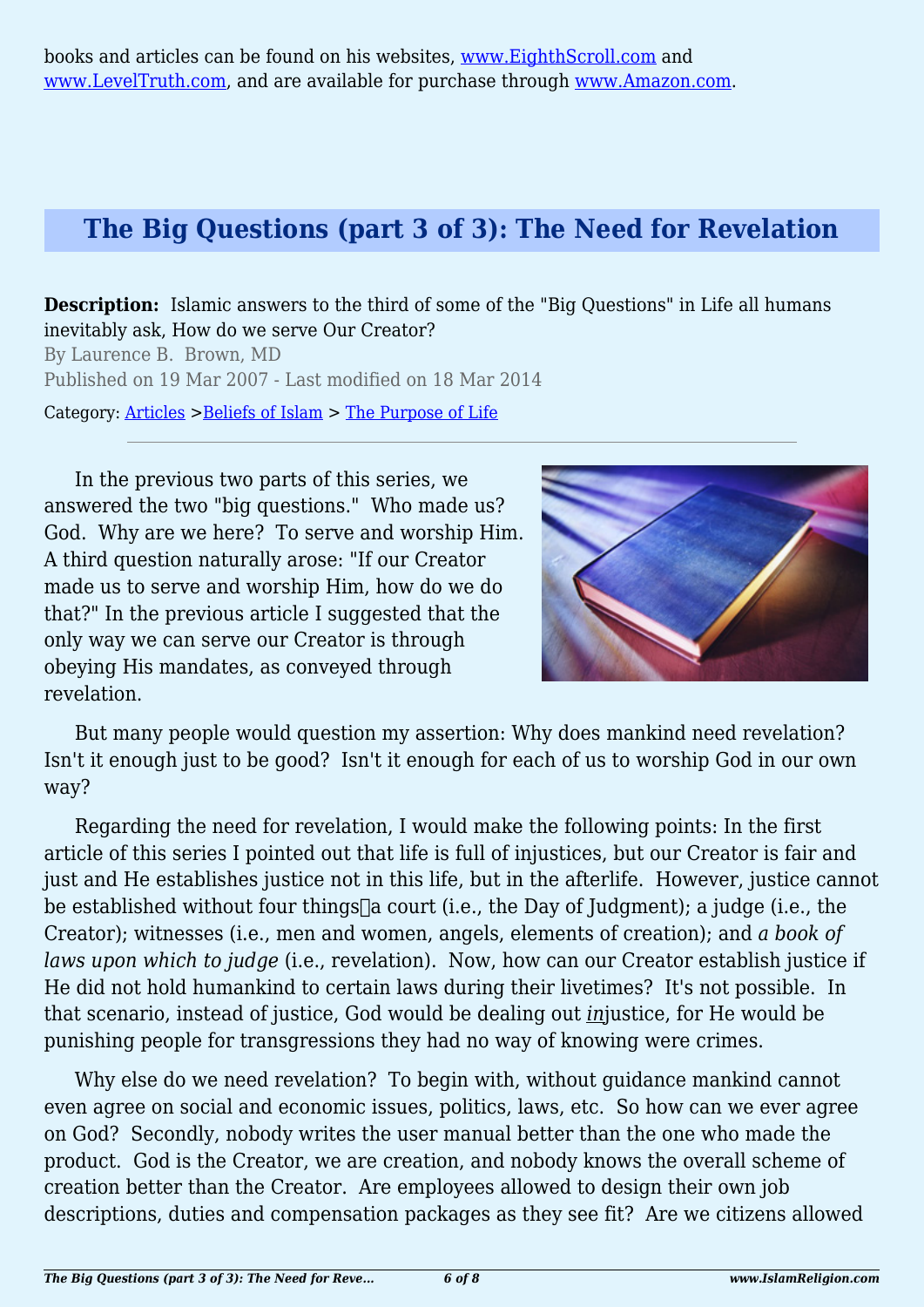to write our own laws? No? Well then, why should we be allowed to write our own religions? If history has taught us anything, it is the tragedies that result when mankind follows its caprice. How many who have claimed to banner of free thought have designed religions that committed themselves and their followers to nightmares on Earth and damnation in the hereafter?

So why isn't it enough just to be good? And why isn't it enough for each of us to worship God in our own way? To begin with, peoples' definitions of "good" differ. For some it is high morals and clean living, for others it is madness and mayhem. Similarly, concepts of how to serve and worship our Creator differ as well. More importantly and to the point, nobody can walk into a store or a restaurant and pay with a different currency than the merchant accepts. So it is with religion. If people want God to accept their servitude and worship, they have to pay in the currency God demands. And that currency is obedience to His revelation.

Imagine raising children in a home in which you have established "house rules." Then, one day, one of your children tells you he or she has changed the rules, and is going to do things differently. How would you respond? More than likely, with the words, "You can take your new rules and go to Hell!" Well, think about it. We are God's creation, living in His universe under His rules, and "go to Hell" is very likely what God will say to any who presume to override His laws with their own.

Sincerity becomes an issue at this point. We should recognize that all pleasure is a gift from our Creator, and deserving of thanks. If given a gift, who uses the gift before giving thanks? And yet, many of us enjoy God's gifts for a lifetime and *never* give thanks. Or give it late. The English poet, Elizabeth Barrett Browning, spoke of the irony of the distressed human appeal in *The Cry of the Human*:

And lips say "God be pitiful,"

Who ne'er said, "God be praised."

Should we not show good manners and thank our Creator for His gifts *now*, and subsequently for the rest of our lives? Don't we owe Him that?

You answered "Yes." You must have. Nobody will have read this far without being in agreement, but here's the problem: Many of you answered "Yes," knowing full well that your heart and mind does not wholly agree with the religions of your exposure. You agree we were created by a Creator. You struggle to understand Him. And you yearn to serve and worship Him in the manner He prescribes. But you don't know how, and you don't know where to look for the answers. And that, unfortunately, is not a subject that can be answered in an article. Unfortunately, that has to be addressed in a book, or maybe even in a series of books.

The good news is that I have written these books. I invite you to start with *The Eighth Scroll*. If you've liked what I've written here, you'll love what I've written there.